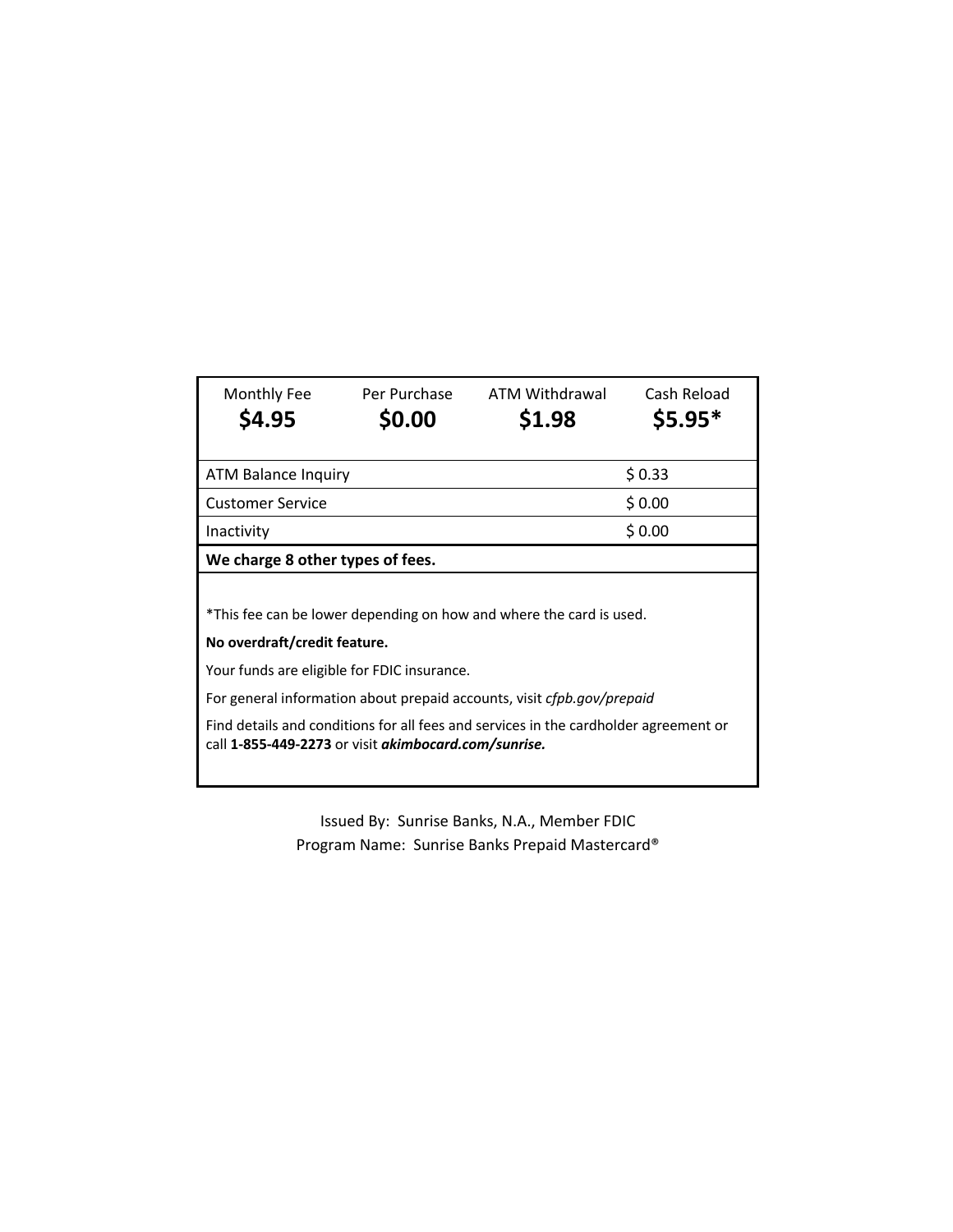|                                                            | List of all fees for Sunrise Banks Prepaid Mastercard® |                                    |                                                                                                                                                                                                                                                                                                                                                                                                                                                                                                                                                  |
|------------------------------------------------------------|--------------------------------------------------------|------------------------------------|--------------------------------------------------------------------------------------------------------------------------------------------------------------------------------------------------------------------------------------------------------------------------------------------------------------------------------------------------------------------------------------------------------------------------------------------------------------------------------------------------------------------------------------------------|
| Fee                                                        | <b>Fee Description</b><br><b>Online/Statement</b>      | <b>Fee Amount</b>                  | <b>Details</b>                                                                                                                                                                                                                                                                                                                                                                                                                                                                                                                                   |
| <b>Set-Up and Maintenance</b>                              |                                                        |                                    |                                                                                                                                                                                                                                                                                                                                                                                                                                                                                                                                                  |
| Monthly Fee                                                | Monthly Fee                                            | \$4.95                             | This fee is a monthly fee charged on the 2 <sup>nd</sup> day of each month.                                                                                                                                                                                                                                                                                                                                                                                                                                                                      |
| <b>Add money</b>                                           |                                                        |                                    |                                                                                                                                                                                                                                                                                                                                                                                                                                                                                                                                                  |
| Cash Reload                                                | This fee will not be itemized<br>on your statement     | \$5.95                             | This is not our fee. Fees up to \$5.95 may apply when reloading your card<br>at a GreenDot® and Mastercard® rePower location. This fee is subject to<br>change. We will not charge you a fee.                                                                                                                                                                                                                                                                                                                                                    |
| Mobile Check<br>Deposit                                    | This fee will not be itemized<br>on your statement     | 5% of the<br>check's face<br>value | This is not our fee. This is a third-party fee charged when you deposit using<br>the mobile check deposit service when logged into your card account via the<br>mobile application. The rate may vary from 1% to 5%, however there is a<br>\$5.00 minimum fee. The fee is charged for immediate availability. There is<br>no fee for standard availability which is 10 days. Please see<br>www.ingomoney.com/small-business-faq to find exact fees for a check<br>deposit to your card. These fees are subject to change by the third-<br>party. |
| Get cash                                                   |                                                        |                                    |                                                                                                                                                                                                                                                                                                                                                                                                                                                                                                                                                  |
| <b>ATM Withdrawal</b>                                      | Cash Withdrawal Fee                                    | \$1.98                             | This is our fee for ATM cash withdrawals anywhere in the U.S. The ATM<br>operator may also charge you a fee, even if you do not complete a<br>transaction. You can request cash back by selecting "Debit" and entering<br>your PIN when making a purchase at a retail location.                                                                                                                                                                                                                                                                  |
| Over-the-Counter<br>Withdrawal                             | Cash Withdrawal Fee                                    | \$1.98                             | This is our fee for "Over-the-Counter" (OTC) cash withdrawals at<br>financial institutions or retailers in the U.S who offer this service. The<br>OTC location may also charge you a fee.                                                                                                                                                                                                                                                                                                                                                        |
| <b>Information</b>                                         |                                                        |                                    |                                                                                                                                                                                                                                                                                                                                                                                                                                                                                                                                                  |
| <b>ATM Balance Inquiry</b>                                 | ATM Balance Inquiry Fee                                | \$0.33                             | This is our fee. The ATM operator may also charge you a fee, even if you<br>do not successfully complete the inquiry. You can avoid this fee by<br>checking your balance using our automated phone service at 855-449-<br>2273 or visiting us online at www.akimbocard.com/sunrise.                                                                                                                                                                                                                                                              |
| Using your Card outside the U.S.                           |                                                        |                                    |                                                                                                                                                                                                                                                                                                                                                                                                                                                                                                                                                  |
| <b>International POS</b><br>Purchase (Signature<br>or PIN) | International Purchase Fee                             | 3%                                 | This is the percentage of the total US dollar purchase amount you will be<br>charged for any international purchase.                                                                                                                                                                                                                                                                                                                                                                                                                             |
| <b>International ATM</b><br>Withdrawal                     | International Cash<br>Withdrawal Fee                   | $$1.98 + 3\%$                      | This percentage and flat fee is our fee for international cash withdrawals.<br>The ATM operator may also charge you a fee even if the transaction is<br>not completed.                                                                                                                                                                                                                                                                                                                                                                           |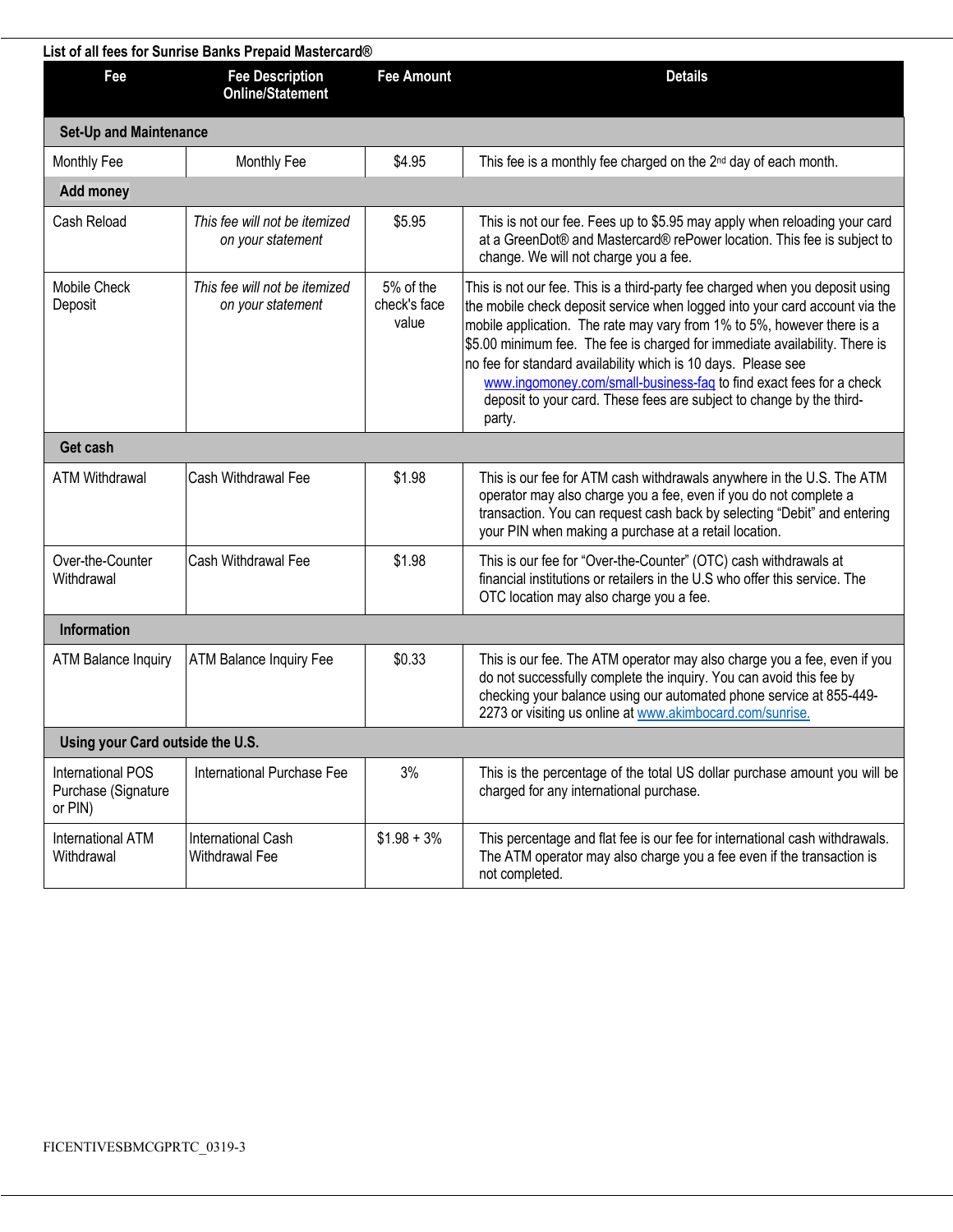## **List of all fees for Sunrise Banks Prepaid Mastercard®**

| International Cash Withdrawal<br>Fee | $$1.98 + 3\%$ |                                                                                                                                                                                                                                                                                                                                    |
|--------------------------------------|---------------|------------------------------------------------------------------------------------------------------------------------------------------------------------------------------------------------------------------------------------------------------------------------------------------------------------------------------------|
|                                      |               | This percentage and flat fee is our fee for international "Over-the-<br>Counter" (OTC) cash withdrawals at non-U.S. financial institutions<br>or retailers who offer this service. The OTC location may also<br>charge you a fee.                                                                                                  |
| <b>ATM Balance Inquiry Fee</b>       | \$0.33        | This is our fee. The international ATM operator may also charge<br>you a fee, even if you do not successfully complete the inquiry.<br>You can avoid this fee by checking your balance online at<br>www.akimbocard.com/sunrise.                                                                                                    |
|                                      |               |                                                                                                                                                                                                                                                                                                                                    |
| Sub-Card Fee                         | \$4.95        | This is our one-time fee for a sub account card. Your first sub<br>account card is available at no cost.                                                                                                                                                                                                                           |
| <b>Reissue Card Fee</b>              | \$4.95        | This is our fee assessed each time you request a replacement card<br>prior to the expiration/valid thru date displayed on the front of<br>the card. You are allowed one replacement card every 12 months<br>at no cost. This fee will not be charged if you have reported<br>unauthorized transactions on the card being replaced. |
|                                      |               |                                                                                                                                                                                                                                                                                                                                    |
| International Cash Withdrawal<br>Fee | $$1.98 + 3\%$ | This percentage and flat fee is our fee for international "Over-the-<br>Counter" (OTC) cash withdrawals at non-U.S. financial institutions<br>or retailers who offer this service. The OTC location may also<br>charge you a fee.                                                                                                  |
| <b>ATM Balance Inquiry Fee</b>       | \$0.33        | This is our fee. The international ATM operator may also charge<br>you a fee, even if you do not successfully complete the inquiry.<br>You can avoid this fee by checking your balance online at<br>www.akimbocard.com/sunrise.                                                                                                    |
|                                      |               |                                                                                                                                                                                                                                                                                                                                    |
| Sub-Card Fee                         | \$4.95        | This is our one-time fee for a sub account card. Your first sub<br>account card is available at no cost.                                                                                                                                                                                                                           |
| <b>Reissue Card Fee</b>              | \$4.95        | This is our fee assessed each time you request a replacement card<br>prior to the expiration/valid thru date displayed on the front of<br>the card. You are allowed one replacement card every 12 months<br>at no cost. This fee will not be charged if you have reported<br>unauthorized transactions on the card being replaced. |
|                                      |               |                                                                                                                                                                                                                                                                                                                                    |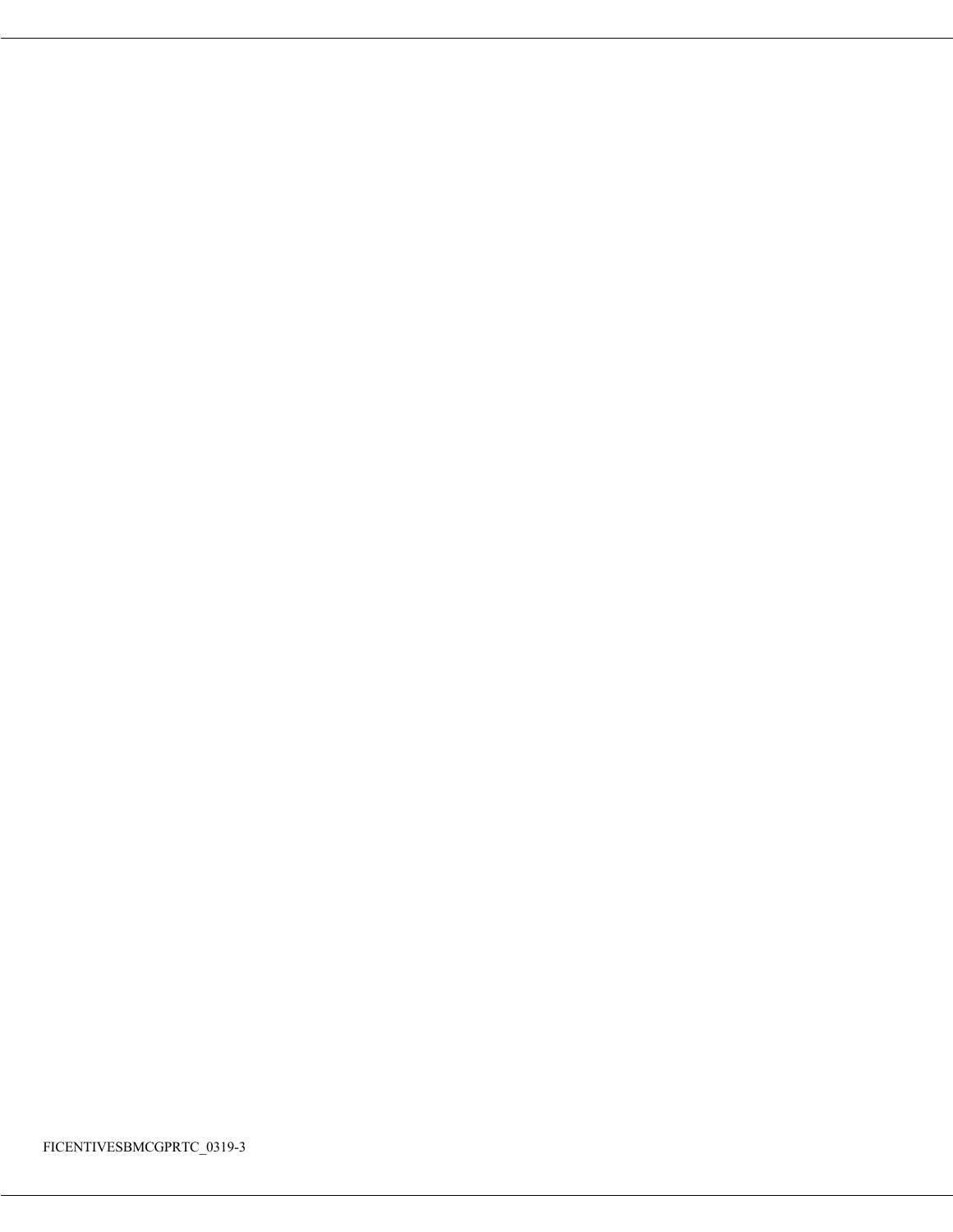## **Cardholder Agreement**

This Cardholder Agreement, including the Fee Schedule, and any Privacy Notice provided to you by us (collectively referred to as this "Agreement"), sets forth the terms of your Sunrise Banks Prepaid Mastercard®. Please read it carefully and retain it for your records. Your Card is issued by **Sunrise Banks N.A.,** St. Paul, MN 55103, Member FDIC pursuant to a license from Mastercard International.

**IMPORTANT INFORMATION ABOUT PROCEDURES FOR OPENING A NEW ACCOUNT**: To help the government fight the funding of terrorism and money laundering activities, federal law requires all financial institutions to obtain, verify and record information that identifies each person who opens an account (including sub accounts). What this means for you: when you open an account, we will ask for your name, address, date of birth, and other information that will allow us to identify you. We may also ask to see your driver's license or other identifying documents.

**Definitions.** In this Agreement, the words "**you"** and "**your**" means the Card Owner and any Authorized User of the Card. "**Card Owner**" means the person who qualified for and opened the Card Account and owns the funds in the Card Account. "**Authorized User**" means any person issued a Card at the request of the Card Owner and authorized by the Card Owner to use the Card. "**We**", "**us**", "**our**" and "**The Bank**" mean **Sunrise Banks**, the issuer of the Card. "**Card**" means the Mastercard plastic prepaid card that is issued to you by us. "**Primary Account**" means the Card Account that is qualified for and opened by the Card Owner. "Primary Account Card" means the Card issued to you for your Primary Account. "**Sub-Card**" means any additional Card(s) that are ordered and managed by the Card Owner through the Primary Account; this definition explicitly does not include the Primary Account Card.**"Card Account"** means the custodial sub-account we maintain on your behalf to track your Card balance on deposit with us and record transactions made using your Card or by other means authorized by this Agreement. "**Account Number**" means the 16-digit number used to identify your Card Account. "**Card Number**" means the 16-digit number embossed on your Card. "**Business days**" are Monday through Friday, excluding federal holidays. Saturday, Sunday, and federal holidays are not considered business days, even if we are open. "**PIN**" means personal identification number. "**Access Information**" means collectively your PIN, online user name, password, challenge questions, and any other security information used to access your Card Account.

**Agreement to Terms.** By activating or using your Card (see "Activating Your Card" below), you agree to the terms of this Agreement. If you do not agree to the terms of this Agreement or do not want to use the Card, please destroy the Card at once by cutting it in half and call us at 1-855-449-2273 to cancel your Card Account. When any provision in this Agreement states that we may take certain actions, we may do so in our sole discretion. The terms of this Agreement are subject to amendment at any time in accordance with the "Change in Terms" section below.

**Prepaid Card.** The Card is a prepaid card. The Card allows you to access funds loaded or deposited to your Card Account by you or on your behalf. Your Card Account does not constitute a checking or savings account and is not connected in any way to any other account you may have. The Card is not a gift card, nor is it intended to be used for gifting purposes. The Card is not a credit card and may not provide the same rights to you as those available in credit card transactions. You will not receive any interest on the funds in your Card Account. The funds in the Card Account will be insured for the benefit of the Card Owner to the maximum limit provided by the Federal Deposit Insurance Corporation provided we have been able to verify your identity. Your funds will never expire, regardless of the expiration date on the front of your Card. The Card will remain the property of the Bank, must be surrendered upon demand and is nontransferable.

**Activating Your Card.** You cannot use the Card until it has been activated. To activate a personalized card, login to https://akimbocard.com/sunrise or call 1-855-449-2273 and follow the instructions provided. As part of the activation, you may be required to provide your Social Security Number and date of birth. Although no credit history is required to obtain a Card, you authorize us to obtain information about you from time to time from credit reporting agencies, your employers and other third parties for our internal processes.

**Sub-Card.** You may request additional Card(s), called Sub-Card(s), for your use or use by another person who is an Authorized User. The maximum number of Sub-Cards permitted is five (5). Authorized User(s) must be over the age of 13. You must notify us to revoke permission for any person you previously authorized to use the Card(s). You are liable for all transactions made with the Card(s) or Card Number(s) by your Authorized User(s). You are the Card Owner and are responsible for all transactions and fees incurred by you or any Authorized User(s). You are wholly responsible for the use of each Card according to the terms of this Agreement. Sub-Card(s) may only be loaded from the Primary Account by Card-to-Card transfer; funds cannot be loaded to Sub-Card(s) by Direct Deposit, Cash Load, Mobile Check Load, or ACH transfer. Daily purchase and cash access limits are applied on aggregate across the Primary Account Card and all Sub-Card(s).

**Using Your Card, Card Number and Account Number.** Subject to terms and limitations set forth in this Agreement, once you have activated your Card and we have verified your identity, you may use your Card, Card Number or Account Number, as applicable, to: (1) add funds to your Card Account (see section below labeled "Adding Funds to Your Card Account"), (2) purchase goods or services wherever your Card is honored as long as you do not exceed the value available in your Card Account (see section below labeled "Using Your Card for Purchases"), and (3) withdraw cash from your Card Account (see section below labeled "Using Your Card to Get Cash"), as long as you do not exceed the available balance in your Card Account. There may be fees associated with some of these transactions; see the Fee Schedule above for more details. Some of these services may not be available at all terminals.

Each time you use your Card, Card Number or Account Number purchase goods or services, obtain cash or initiate another type of funds transfer authorized by this Agreement, you authorize us to reduce the available balance in your Card Account by the amount of the transaction plus applicable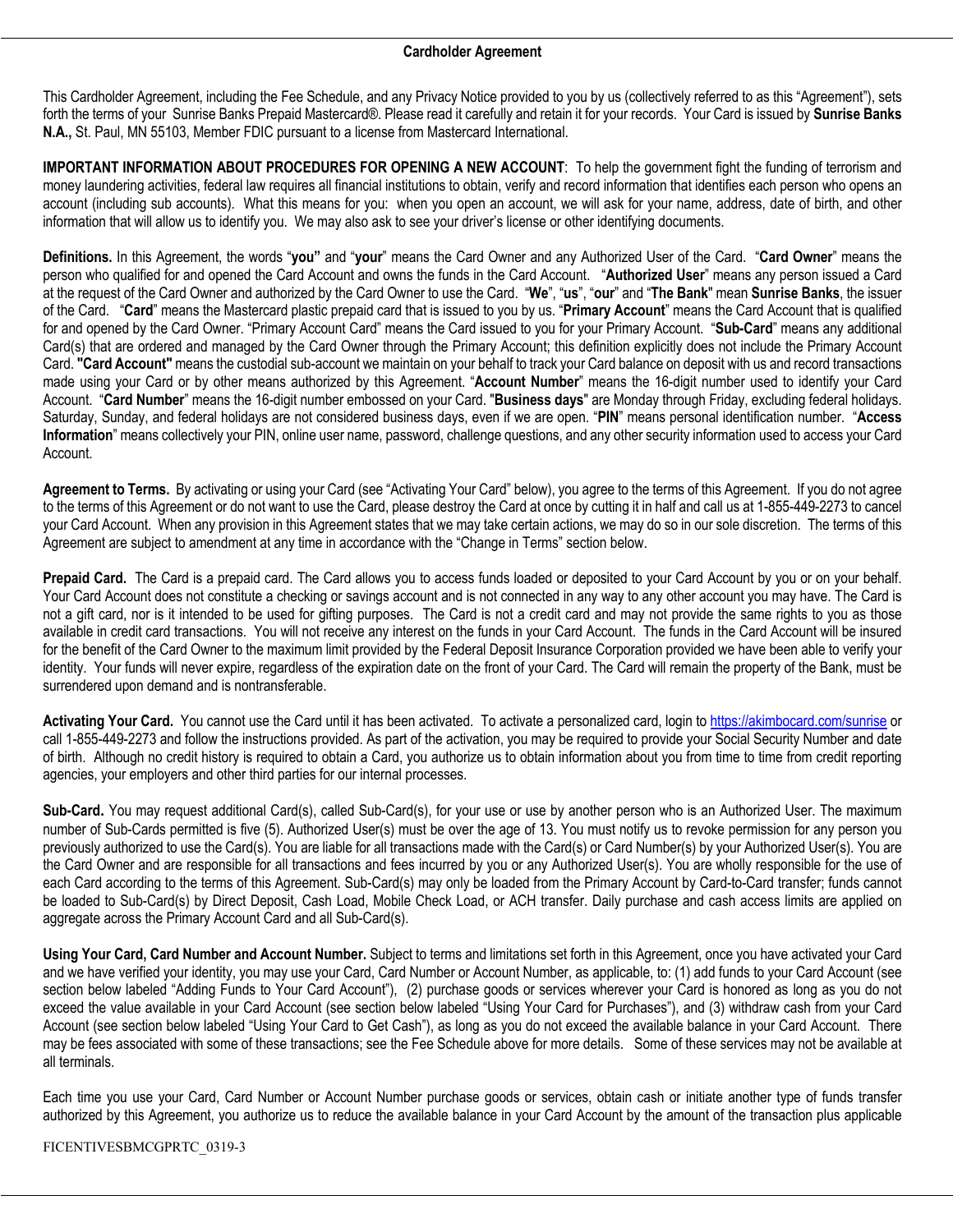fees, if any. You agree that you will: (i) not use your Card at gambling websites or to purchase illegal goods or services; (ii) promptly notify us of any loss or theft of your Card; (iii) promptly notify us of the loss, theft, or unauthorized disclosure of any Access Information used to access your Card Account information or Card funds; (iv) not use the Card for business purposes; and (v) use the Card only as permitted by us. The Card may not be accepted by certain merchants whose goods or services are not legal for minors.We may refuse to process any transaction that we believe violates the terms of this Agreement.

We will provide you our bank routing number and assign you a 16-digit Account Number. Our bank routing number and your 16-digit Account Number is available online at https://akimbocard.com/sunrise by logging in to your Card Account, and will be provided to you with your Card. The bank routing number and your assigned Account Number are for the purpose of initiating direct deposits to your Card Account and authorized ACH debit transactions only. The 16-digit Card Number embossed on your Card should not be used for these types of transactions or they will be rejected. You are not authorized to use the bank routing number and Account Number to make a debit transaction with a paper check, check-by-phone or other item processed as a check, or if you do not have sufficient funds in your Card Account. These debits will be declined and your payment will not be processed and fees may apply.

**Personal Identification Number "PIN"**: A PIN is a four-digit code that may be used to make purchase transactions instead of signing for your transaction. A PIN was provided to you at the time you activated the Card. Only one (1) PIN will be issued for the Card. To prevent unauthorized access to the Card balance, you agree to keep your PIN confidential. We recommend that you memorize your PIN and do not write it down. You may change or reset your PIN by https://akimbocard.com/sunrise or calling 1-855-449-2273. Some merchants may require you to make purchases using a PIN rather than your signature. Your PIN can also be used to obtain cash (see section labeled "Using Your Card to Get Cash").

**Limitations on Card Usage.** Use of your Card is subject to the limitations set forth below, and no transaction may exceed the value available in your Card Account. Limits are applied on aggregate across the Primary Account Card and all Sub-Cards. For security reasons, we may further limit the amount or number of transactions you can make with your Card on a daily or monthly basis, or in the aggregate, and we may limit the dollar amount of transactions to or from your Card Account. We may increase or decrease these limits or add additional limits from time to time in our sole discretion without prior notice to you except as required by law.

| <b>Limitation Type</b>                                 | <b>Frequency and/or Dollar Limits</b><br>(for typical transactions) |  |
|--------------------------------------------------------|---------------------------------------------------------------------|--|
| <b>Card Limits</b>                                     |                                                                     |  |
| Maximum Card Account balance                           | \$9,999.00 at any given time                                        |  |
| Load Limits*                                           |                                                                     |  |
| Cash Loads                                             | \$1,000.00 per day                                                  |  |
| <b>Direct Deposits</b>                                 | \$9,999.00 per day                                                  |  |
| Transfers from Your Bank Account, Debit or Credit Card | \$1,000.00 per day                                                  |  |
| Card-to-Card Transfers                                 | \$1,000.00 per day                                                  |  |
| Spend Limits*                                          |                                                                     |  |
| Cash Withdrawals (ATM or POS)                          | \$705.00 per day                                                    |  |
| Cash Withdrawal (Over the Counter from Bank Teller)    | \$705.00 per day                                                    |  |
| <b>Transfer to Your Bank Account</b>                   | \$1,000.00 per day                                                  |  |
| Card Purchases (Signature & PIN)                       | \$2,500.00 per day                                                  |  |

\*Other third parties involved in the transaction (e.g. ATM operator, reload network, bank teller) may have their own daily, weekly or monthly limits on the frequency and/or dollar amount of the transactions you request.

**Adding Funds to Your Card Account.** You may add funds to your Card Account, called "loading," at any time, subject to the limitations in the Section above entitled "Limitations on Card Usage". Merchants and banks may have additional limitations. We reserve the right to accept or reject any request to load value to your Card Account. The Card Account may only be loaded by the Card Owner or on your behalf. There may be a fee imposed by the originating bank or retailer for a load transaction.Loads are subject to appropriate anti-fraud verification. Certain delays may be required to assure funds are available for loads prior to crediting to your Card Account and making funds available to you. All loads must be made in U.S. dollars. With the exception of Mobile Check Loads described below, you cannot load your Card Account by check or money order. Funds may be loaded by the Card Owner through one or more of the following means:

FICENTIVESBMCGPRTC\_0319-3 **(1) Cash Loads:** You may add funds to your Card Account by presenting cash (at least \$10.00) and the Card at participating Mastercard® *rePower*: or GreenDot® @ the RegisterTM reload network locations (see http://www.Mastercard.us/cardholder-services/repower-locator.html or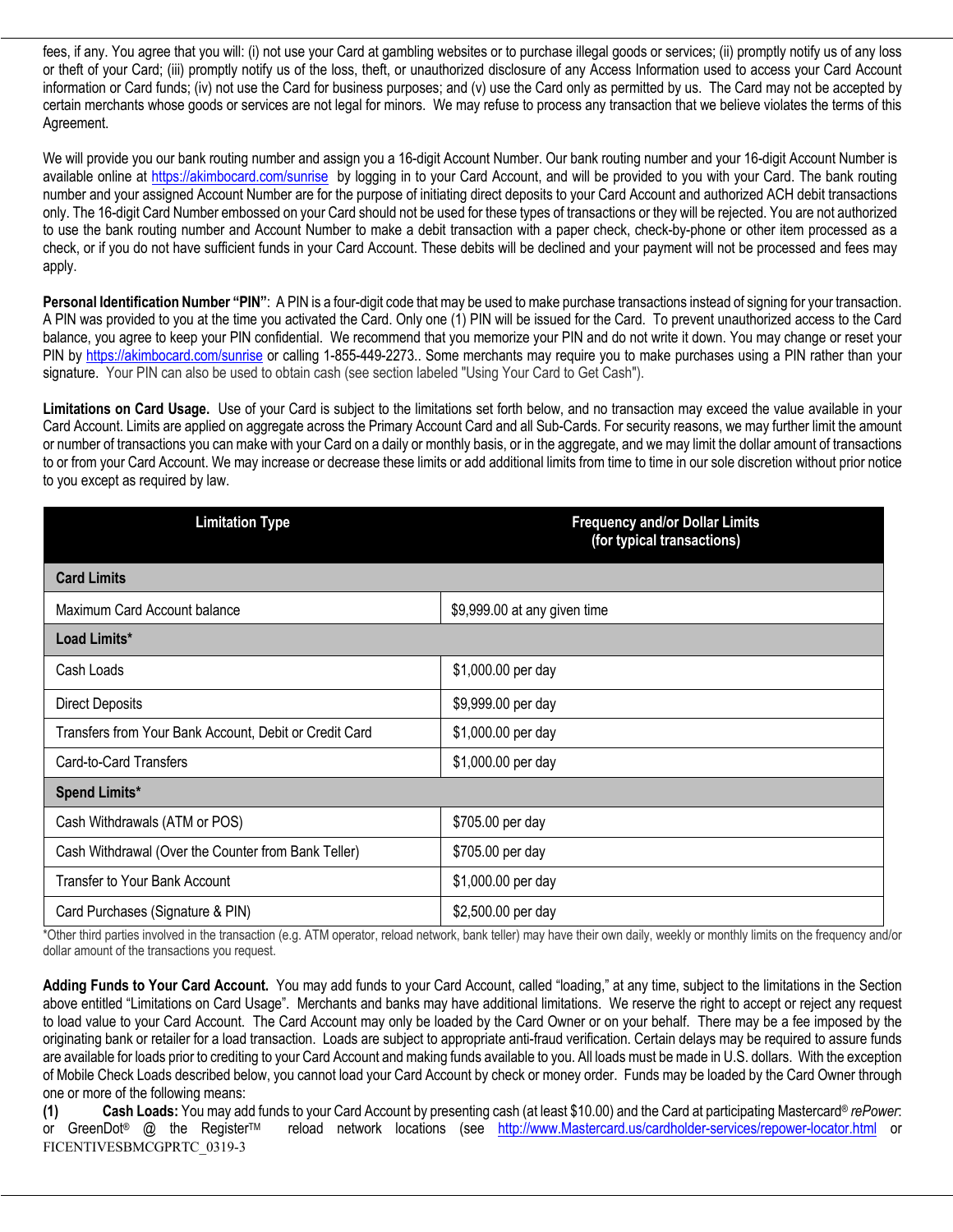https://www.attheregister.com/locations for participating merchant locations). Cash load services and products are provided by third parties. Even though we may allow use of load services to add money to your Card Account, we do not provide these services and are not responsible for any service issues that arise with them. Use of a load service is subject to the terms and conditions established by the provider of such load service. Although we do not charge any fees in connection with cash loads to your Card Account, the third parties providing such load services may charge a load fee. See our Fee Schedule above for additional details.

**(2) Direct Deposit:** You may arrange to have all or part of your paycheck, any Federal or state government benefit or payment (e.g., Federal tax refunds or social security payment) or other payments owing to you deposited directly to your Card Account by your employer or relevant payor. We do not charge a fee for this service. Once your Card has been activated, you may login in at https://akimbocard.com/sunrise to obtain information about our Bank routing number and your assigned Account Number. The 16-digit Card Number embossed on your Card should not be used for initiating direct deposits or your deposits will be rejected. You must enroll with your payor using the Bank routing number and Account Number that we will provide to you. If you arrange to have direct deposits made to your Card Account at least once every sixty (60) days from the same person or company, you can call us at 1-855-449-2273 or log in to your Card Account information at https://akimbocard.com/sunrise to find out whether or not the deposit has been made. You may cancel the direct deposit authorization at any time by sending a written notice to your payor and providing the payor and the Bank sufficient time to act upon the notice before the next scheduled transfer date.

**(3) Mobile Check Loads.** You may also use the Mobile Check Load service offered by Ingo Money, Inc. (a third party service provider) to load funds from eligible checks to your Card Account using your mobile device. Even though we may allow use of the Mobile Check Load service to add money to your Card Account, we do not provide this service and are not responsible for any service-related issues. To use this service, you will need to agree to the terms and conditions the service provider establishes from time to time. Although we do not charge any fees in connection with Mobile Check Loads, the service provider providing such service may charge a fee depending on the funding option you select. See our Fee Schedule above for additional details. The terms and conditions, including the applicable fees, will be provided to you at the time you sign up for the service. You may sign up for this service by visiting https://www.ingomoney.com The service provider should notify you about any fee for a particular deposit before you authorize the deposit. Generally, you will not have access to the money you load via the Mobile Check Load service until your check clears (this can take up to ten (10) business days). The service provider may offer immediate funds availability for a fee. See the Ingo Money Service Terms and Conditions at https://ingomoney.com/terms-conditions.html for limitations and complete details. You cannot otherwise load your Card Account by check or money order.

**(4) ACH Transfer**: You may transfer funds to your Card Account from an eligible checking or savings account held by you at a U.S. financial institution by means of an Automated Clearing House ("**ACH**") transaction. By requesting such a transfer, you represent that you are the owner of such bank account and, if there are additional owners, you are authorized by them to withdraw or add funds and take all other actions required or permitted by this Agreement. When you provide us with your bank account information, we may verify your authority and/or access to the bank account you identify. There is a fee for loading funds to your Card Account via ACH transfer (see our Fee Schedule for fee information).

**Using Your Card for Purchases:** You can use your Card to purchase goods and services everywhere Mastercard prepaid cards are accepted, subject to the limitations in the Section above entitled "Limitations on Card Usage". If you do not have enough funds available in your Card Account for the entire purchase, you can instruct the merchant to charge part of the purchase to your Card Account and pay the remaining amount with other funds. These are called split transactions and some merchants do not permit them. If a merchant attempts to process a transaction for more than the value available in your Card Account, or if the transaction will cause the purchase limit we have established to be exceeded, then the transaction will be declined. Unusual or multiple purchases may prompt a merchant inquiry or card suspension to allow us to investigate such unusual activity.

If you use your Card Number or Account Number without presenting your Card (such as for mail order, telephone or Internet purchases), the legal effect will be the same as if you used the Card itself. For mail order, telephone, Internet or other card-not-present purchases, merchants may choose to route a transaction through as a PIN or signature purchase. In these circumstances, we recommend that you ask the merchant whether your transaction will be routed as a PIN or signature transaction, to the extent we assess different fees for PIN and signature purchase transactions (see our Fee Schedule above).

When you use your Card Account to pay for goods or services, certain merchants may ask us to authorize the transaction in advance and may estimate its final value. When we authorize the transaction, we commit to make the requested funds available when the transaction finally settles and may place a temporary hold on your Card's funds for the amount indicated by the merchant (which may be more than the final settled transaction amount). If you use your Card at a restaurant, a hotel, for a car rental purchase, or for similar purchases, the merchant may preauthorize the transaction amount for the purchase amount plus up to 20% more to ensure there are sufficient funds available to cover tips or incidental expenses incurred. Transactions at certain merchants that authorize high dollar amounts, especially rental car companies and hotels, may cause an "authorization" or "hold" on your available balance for up to thirty (30) days. Until the transaction finally settles or we determine that it is unlikely to be processed, the funds subject to the hold will not be available to you for other purposes. We will only charge your Card Account for the correct amount of the final transaction, however, and will release the hold on any excess amount when the transaction finally settles.

**Using Your Card to Get Cash:** You may use your Card and PIN to obtain cash at ATMs displaying the Mastercard name or logo, the Accel/Exchange name or logo, or at merchants that have agreed to provide cash back with a PIN purchase, subject to the limitations in the Section above entitled "Limitations on Card Usage". The minimum cash withdrawal at ATMs is \$20.00. ATM, PIN purchase and over-the-counter cash withdrawals are limited to the available balance in your Card Account. Merchants, banks and ATM operators may have additional limitations. You will be charged a fee by us for each cash withdrawal and balance inquiry made at an ATM in the amount disclosed in our Fee Schedule set forth above. In addition, when you use an ATM not owned by us, you may be charged a fee by the ATM operator or any network used (and you may be charged a fee for a balance inquiry even if you do not complete a fund transfer.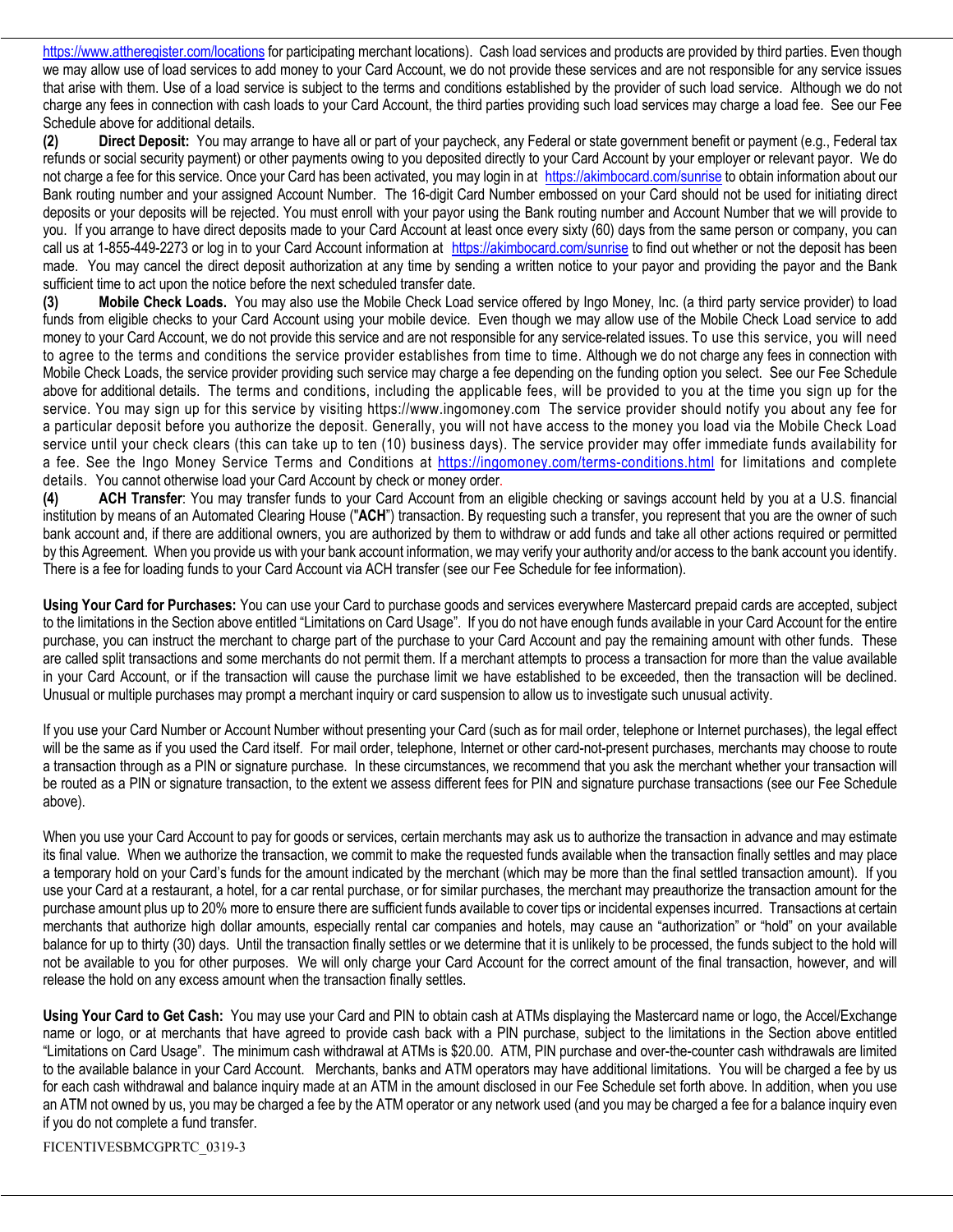**Negative Balance.** You acknowledge and agree that the value available in your Card Account is limited to the funds that have been loaded to your Card Account by you or on your behalf.Each time you use your Card, you authorize us to reduce the value available in your Card Account by the amount of the transaction and any applicable fees. You may not initiate transactions exceeding the available balance in your Card Account. Nevertheless, if any fees, transaction fees from merchants or other activity cause your Card Account to have a negative balance, you agree to pay us immediately for the full amount of the negative balance without further demand. We do not offer an overdraft or other credit feature with this Card. We may deduct the negative balance owing from any current or future funds loaded to your Card Account or any other account you activate or maintain with us. If your Card Account has a zero or negative balance, we may, at our option, cancel your Card Account without notice.

**Preauthorized Payments from Your Card.** You may preauthorize a merchant to make recurring electronic funds transfers from your Card Account. If these regular payments may vary in amount, the person you are going to pay will tell you ten (10) days before the payment is due when it will be deducted from your Card Account value and how much it will be. If you have told us in advance to make regular, recurring payments from your Card Account, you can stop any of these payments by calling us at 1-855-449-2273, emailing us at cs@akimbocard.com, or writing to us at FiCentive, Inc., P.O. Box 700172, San Antonio, TX, 78270 in time for us to receive your request at least three (3) business days or more before the payment is scheduled to be made. Fees may apply for a stop payment. Please see our Fee Schedule above for more information. If you call, we may also require you to put your request in writing and get it to us within fourteen (14) days after you call.If you order us to stop one of these payments three (3) business days or more before the transfer is scheduled, and we do not do so, we will be liable for your losses or damages.

**Refunds for Purchases Made with the Card.** Any refund for goods or services purchased with the Card Account will be made in the form of a credit to the Card. You are not entitled to receive a cash refund.

**Disputes with Merchants.** We are not responsible for the delivery, quality, safety, legality or any other aspect of goods and services that you purchase from others with a Card. All such disputes should be addressed to the merchants from whom the goods and services were purchased.

**Reversal.** Point of sale transactions cannot be reversed. If you authorize a transaction and then fail to make a purchase of that item as planned, the approval may result in a hold of funds equal to the estimated purchase amount, for up to seven (7) days.

**Fee Schedule.** We will charge you, and you agree to pay, the fees and charges set forth in the Fee Schedule above. You may also login at https://akimbocard.com/sunrise-fees to view a complete list of fees. We generally deduct fees and charges from the Card Account at the time a fee or charge is incurred. The owners of ATMs or other networks may impose an additional charge to use their terminals. Such other fees and charges may be deducted from your Card Account. If you request a service that is not included in the Fee Schedule, if there is a fee for such service it will be disclosed at that time, and you agree that any such fee may be deducted from your Card Account.

## **Receipts and Transaction History.**

*Receipts.* You should get a receipt from the merchant, bank or ATM at the time you make a transaction or obtain cash using your Card. Please note there are some merchants that choose not to provide a receipt if the amount of the transaction is \$15 or less.

*Card Account Balance and Transaction History.* You can obtain information about the amount of money you have remaining in your Card Account by calling 1-855-449-2273)... You will not be assessed a fee to check your balance using our automated telephone system, although you may be assessed a fee if you wish to speak to a live agent (see our Fee Schedule above). You may also obtain your balance information, along with a 12-month history of your Card Account transactions, at no charge by logging in to your Card Account at https://akimbocard.com/sunrise**.** You also have the right to obtain at least 24 months of written history of your Card Account transactions by calling 1-855-449-2273 or by writing us at FiCentive, Inc., P.O. Box 700172, San Antonio, TX, 78270 . You will not be charged a fee for this written history unless you request it more than once per month. See our Fee Schedule for fee information.

**Foreign Transactions.** If you obtain your funds (or make a purchase) in a currency other than U.S. dollars, the amount deducted from your funds will be converted by the Mastercard Card Association into U.S. dollars. The Mastercard Card Association will establish a currency conversion rate for this convenience using a rate selected by the Mastercard Card Association from the range of rates available in wholesale currency markets for the applicable central processing date which may vary from the rate the Mastercard Card Association itself receives, or the government-mandated rate in effect for the applicable central processing date, in each instance. Fees may apply for foreign transactions (see our Fee Schedule above).

**Change in Terms.** Subject to the requirements and limitations of applicable law, we may at any time add to, delete or change the terms of this Agreement without advance notice to you except as required by law. Advance notice may not be given if we need to make the change immediately in order to maintain or restore the security of your Card or Card Account or any related payment system.

**Cancellation and Suspension.** We reserve the right, in our sole discretion, to limit your use of the Card. We may refuse to issue a Card Account or may revoke or suspect your Card Account privileges with or without cause or notice, other than as required by applicable law. If you would like to cancel the use of your Card, contact us at 1-855-449-2273 or visit https://akimbocard.com/sunrise. You agree not to use or allow others to use an expired, revoked, cancelled, suspended or otherwise invalid Card. Our cancellation of Card Account privileges will not otherwise affect your rights and obligations under this Agreement. Unless you have engaged in fraud or other illegal activities using your Card, if your Card Account privileges are cancelled or suspended,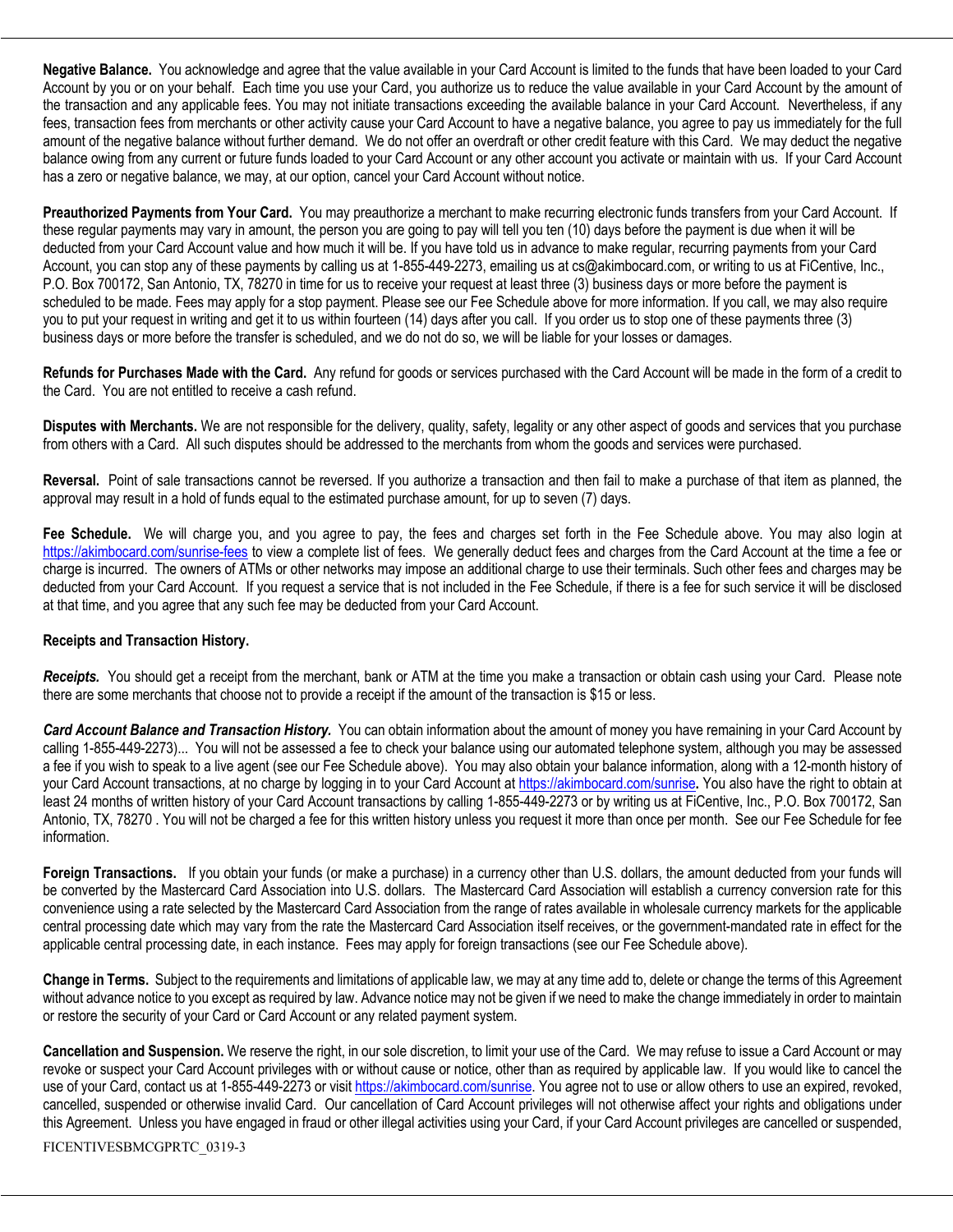you may request the unused balance to be returned to you via a check to the mailing address we have in our records. There may be a fee for this service. See our Fee Schedule above for fee information.

**Card Expiration/Settlement.** Subject to applicable law, you may use the Card only through its expiration date, which is stated on the front of the Card. If you attempt to use the Card or add funds to your Card Account after the expiration date, the transactions may not be processed. If there is a balance remaining in your Card Account upon expiration, a new Card may be issued to you. You must activate any newly issued Card in order to access the funds in your Card Account. If we do not choose to issue a new Card to you or if we cancel your Card Account for any reason, we will attempt to refund to you the balance remaining in your Card Account less any amounts owed to us (e.g., fees and charges). A check made payable to you will be mailed to you at the latest postal address reflected in our records. A fee may be imposed for refunding the remaining account balance by check (see the Fee Schedule).

**Unclaimed Property.** You acknowledge and agree that we may be required by applicable law to turn over to a state government authority any funds remaining on your Card Account after a period of inactivity or dormancy. Card funds in Card Accounts will be remitted to the custody of the applicable state agency in accordance with state law, and we will have no further liability to you for such funds unless otherwise required by law. If this occurs, we may try to locate the Card Owner at the address shown in our records, so we encourage you to keep us informed if you change your address. You may notify us of a change of address by logging in to your Card Account at https://akimbocard.com/sunrise or by calling Customer Service at 1-855-449-2273.

**Information Given to Third Parties.** We may disclose information (including personally identifiable information) to third parties about you, the Card, your Card Account and the transactions related to the Card or Card Account: (i) where it is necessary or helpful for completing a transaction; (ii) in order to verify the existence and condition of the Card or Card Account for a third party (e.g., a merchant); (iii) in order to comply with any law or to comply with requirements of any government agency or court order; (iv) if you give us your written consent; (v) to service providers who administer the Card or the Card Account or perform data processing, records management, collections, and other similar services for us, in order that they may perform those services; (vi) in order to prevent, investigate or report possible illegal activity; (vii) in order to issue authorizations for transactions on the Card; (viii) in accordance with our Privacy Policy; and (ix) as otherwise permitted by law. Information Security: Only those persons who need it to perform their job responsibilities are authorized to have access to Cardholder Information. In addition, we maintain physical, electronic, and procedural security measures that comply with federal regulations to safeguard Cardholder Information. Please see the Bank's Privacy Policy for further details.

**Website Availability.** Although considerable effort is expended to make the website and other means of communications and access available around the clock, we do not warrant that these forms of access will be available and error free at all times. You agree that we will not be responsible for temporary interruptions in service due to maintenance, website changes, or failures, nor shall we be liable for extended interruptions due to failures beyond our control, including but not limited to the failure of interconnecting and operating systems, computer viruses, forces of nature, labor disputes and armed conflicts. We shall not be responsible to you for any loss or damages suffered by you as a result of the failure of systems and software used by you to interface with our systems or systems and software utilized by you to initiate or process banking transactions, whether such transactions are initiated or processed directly with our systems or through a third party service provider. You acknowledge that you are solely responsible for the adequacy of systems and software utilized by you to process banking transactions and the ability of such systems and software to do so accurately.

**Protecting Your Access Information.** To prevent unauthorized access to your Card and Card Account, you agree to keep your Access Information confidential. We recommend that you memorize your Access Information and do not write it down. If you believe the security of your Access Information has been compromised in any way (for example, your password has been lost or stolen, someone has attempted to use our website under your user name without your consent, or your Card has been accessed), you must notify us immediately. Under certain circumstances, we may deny your access to our website in order to maintain or restore security or performance of the website. We may do so if we reasonably believe your Access Information has been or may be obtained or is being or may be used by an unauthorized person. We may try to notify you in advance, but cannot guarantee we will do so.

**How to Notify Us of Lost or Stolen Card, PIN or Unauthorized Transfers.** If you believe your Card or any other Access Information has been lost or stolen, call: **1-855-449-2273** or write: **FiCentive, Inc., P.O. Box 700172, San Antonio, TX, 78270**. You should also call the number or write to the address listed above if you believe a transfer has been made using the information from your Card or Access Information without your permission.

Your Liability for Unauthorized Transfers. Tell us AT ONCE if you believe your Card or Access Information has been lost or stolen or if you believe that an electronic funds transfer has been made without your permission. Telephoning us at 1-855-449-2273 is the best way to minimize your possible losses. You could lose all the money in your Card Account. You agree that any unauthorized use does not include use by a person to whom you have given authority to use or access your Card Account or Access Information and that you will be liable for all such uses and funds transfers by such person(s).

If you tell us within 2 business days after you learn of the loss or theft of your Card or Access Information you can lose no more than \$50 if someone used your Card or Access Information without your permission. If you do NOT tell us within 2 business days after you learn of the loss or theft of your Card or Access Information and we can prove we could have stopped someone from using your Card or Access Information without your permission if you had told us within this time frames, you could lose as much as \$500 if someone used your Card or Access Information without your permission.

Also, if your electronic history shows transactions that you did not make, including those made by Card, Access Information or by other means, tell us AT ONCE. If you do not tell us within 120 days after the alleged unauthorized transfer was credited or debited to your Card Account, you may not get back any money you lost after this period if we can prove that we could have stopped someone from taking the money if you had told us in time. If a good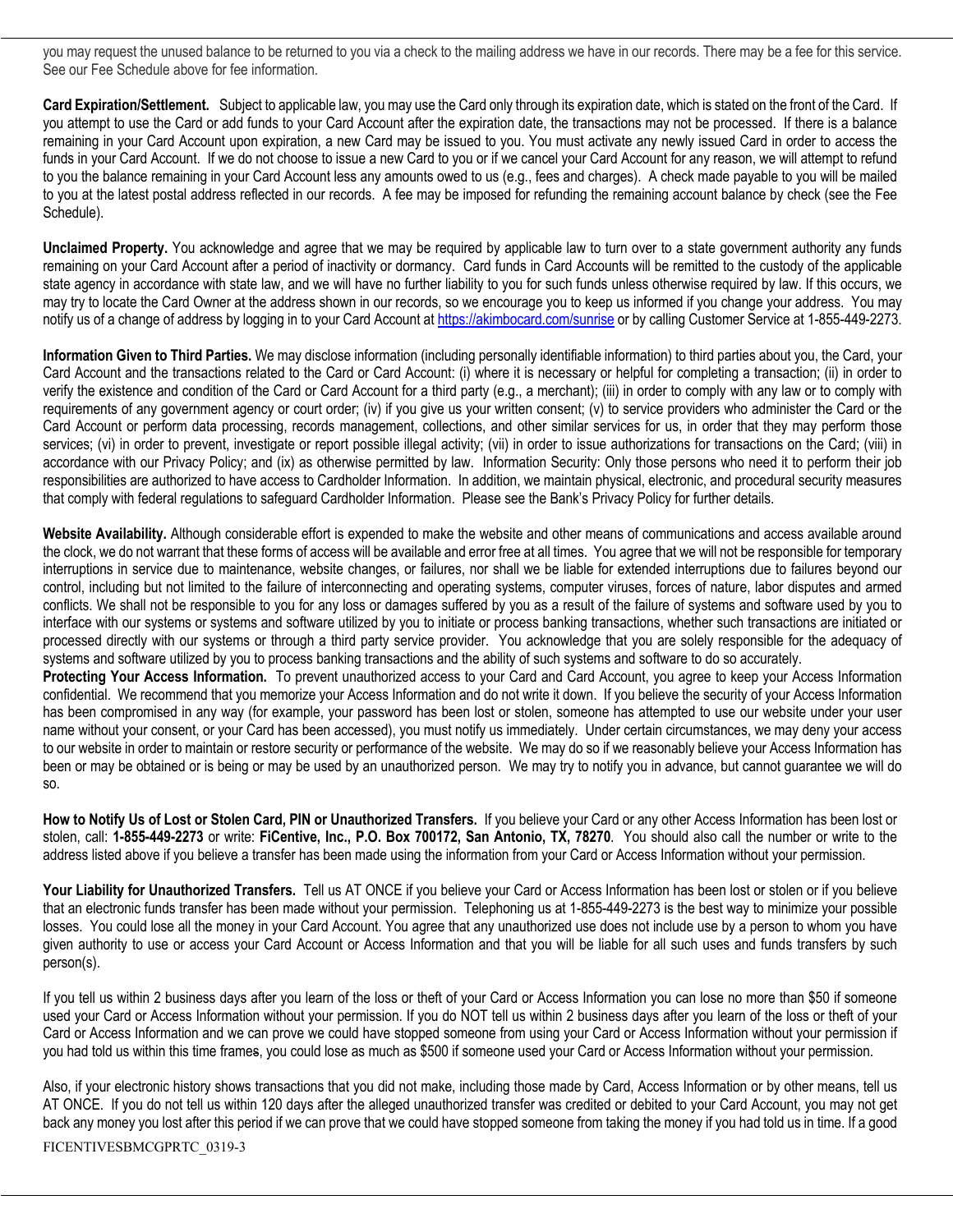reason (such as a long trip or a hospital stay) kept you from learning of the unauthorized transaction and telling us, we will extend the time periods for a reasonable period in our sole discretion.

## **Additional Limits on Liability Under Mastercard Rules.**

Under Mastercard Rules, you will not be liable for any unauthorized transactions using your Card Account you can demonstrate that you have exercised reasonable care in safeguarding your Card from risk of loss or theft. You must notify us within 2 days after the electronic statement was made available to you showing unauthorized transaction(s) in order to take advantage of any such limited liability provisions.

**Our Liability for Failing to Make Transfers.** If we do not complete a transaction to or from your Card Account on time or in the correct amount according to our Agreement with you, we may be liable for your losses or damages. However, there are some exceptions. We will not be liable, for instance:

- (1) if, through no fault of ours, your Card funds are insufficient for the transaction or are unavailable for withdrawal (for example, because there is a hold on your funds or your funds are subject to legal process);
- (2) if a computer system, ATM, or POS terminal was not working properly and you knew about the problem when you started the transaction;
- (3) if the ATM where you are making the transfer does not have enough cash;
- (4) if a merchant refuses to honor your Card;
- (5) if circumstances beyond our control (such as fire, flood, terrorist attack or national emergency) prevent the transaction, despite reasonable precautions that we have taken;
- (6) if any failure or malfunction is attributable to your equipment, to merchant or ATM equipment, or to any internet service or payment system;
- (7) if you attempt to use a Card that has not been properly activated;
- (8) If an employee of a load network (GreenDot) did not properly transmit information to us;
- (9) If your Card or Access Information has been reported as lost or stolen, if your Card Account has been suspended by us, or we have reason to believe the transaction is not authorized by you; or
- (10) As otherwise provided in this Agreement.

**Information about Your Right to Dispute Errors.** In case of errors or questions about your Card Account, please contact us as soon as possible at 1- 855-449-2273 or write to us at FiCentive, Inc., P.O. Box 700172, San Antonio, TX, 78270. We must allow you to report an error until 120 days after the transfer allegedly in error was credited or debited to your Card Account. You may request a written history of your transactions at any time by contacting us at the telephone number or address above. You will need to tell us: (1) your name; (2) your Card Number, (3) why you believe there is an error, (4) the dollar amount involved, and (5) approximately when the error took place. If you tell us orally, we may require that you send us your complaint or question in writing within 10 business days. We will determine whether an error occurred within 10 business days after we hear from you and will correct any error promptly. If we need more time, however, we may take up to 45 days to investigate your complaint or question. If we decide to do this, we will provisionally credit your Card Account within 10 business days for the amount you think is in error, so that you will have the money during the time it takes us to complete our investigation. If we ask you to put your complaint or question in writing and we do not receive it within 10 business days, we may not credit your Card Account. For errors involving new accounts, point-of-sale, or foreign-initiated transactions, we may take up to 90 days to investigate your complaint or question. For new accounts, we may take up to 20 business days to provisionally credit your Card Account for the amount you think is in error. We will tell you the results within three business days after completing our investigation. If we decide that there was no error, we will send you a written explanation. You may ask for copies of the documents that we used in our investigation. If you need more information about our errorresolution procedures, call us at the telephone number shown above.

**Questions.** FiCentive Inc, as the third party that administers the Card program, is responsible for customer service and for resolving any errors in transactions made with your Card. If you have questions regarding your Card, you may call 1-855-449-2273 or write FiCentive, Inc., P.O. Box 700172, San Antonio, TX, 78270 or visit https://akimbocard.com/sunrise

**Communications.** We may contact you from time to time regarding your Card Account. We may contact you in any manner we choose unless the law says that we cannot. For example, we may:

- (1) contact you by mail, telephone, email, fax, recorded message, text message or personal visit;
- (2) contact you by using an automated dialing or similar device ("Autodialer");
- (3) contact you at your home and at your place of employment;
- (4) contact you on your mobile telephone;
- (5) contact you at any time, including weekends and holidays;
- (6) contact you with any frequency;
- (7) leave prerecorded and other messages on your answering machine/service and with others; and
- (8) identify ourselves, your relationship with us and our purpose for contacting you even if others might hear or read it.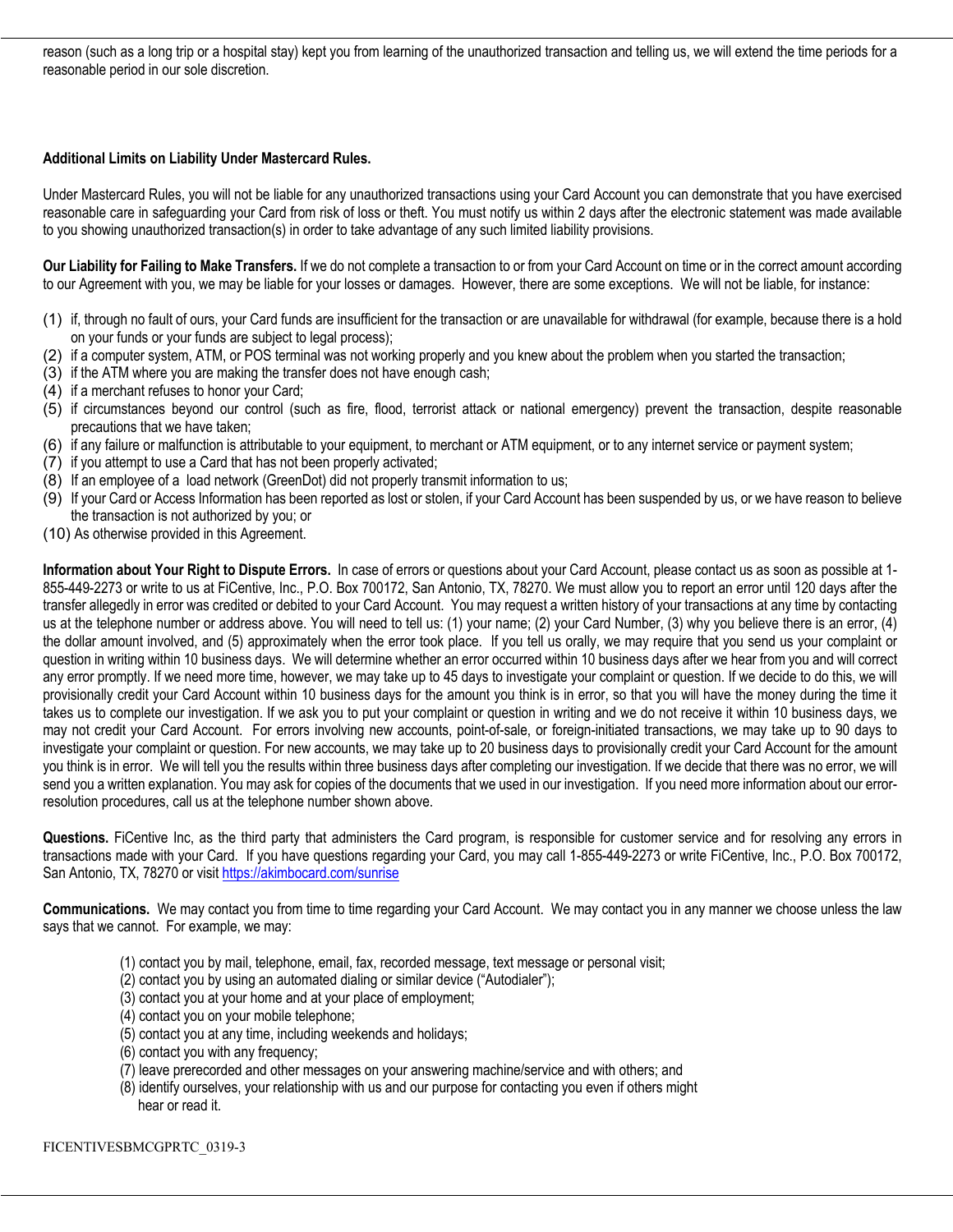Our contacts with you about your Card Account are not unsolicited and might result from information we obtain from you or others. We may monitor or record any conversation or other communication with you. Unless the law says we cannot, we may suppress caller ID and similar services when contacting you regarding your card. When you give us your mobile telephone number, you hereby expressly agree that we or any third party acting on our behalf may contact you at this number, including through the use of an Autodialer or prerecorded message. .You may request this number not be used by calling 1-855-449-2273 or write FiCentive, Inc., P.O. Box 700172, San Antonio, TX, 78270.

We may offer options that allow you to receive or access text messages or other electronic communications or Card Account alerts from your mobile phone. By enrolling for these types of communications, you understand and agree to be responsible for any fees or charges you incur as a result of this enrollment.

If you ask us to discuss your Card Account with someone else, you must provide us with documents that we ask for and that are acceptable to us.

**Change of Address**: If any of your contact information changes (e.g. physical address, mailing address, e-mail address, phone number or your name), you must notify us immediately. We will attempt to communicate with you only by use of the most recent contact information you have provided to us. Failure to promptly notify us of changes in your contact information may result in information regarding the Card or Card Account being mailed to the wrong person or your transactions being declined. Any notice given by us shall be deemed given to you if mailed to you at the last U.S. mail address for the Card Account furnished by you. You agree that we may accept changes of address from the U.S. Postal Service. You also agree that if you attempt to change your address to a non-U.S. address, your Card Account may be cancelled and funds returned to you in accordance with this Agreement.

**Governing Law, Court Proceedings, Damages, Arbitration**: Except as set forth in the Waiver of Jury Trial and Arbitration Agreement below, (1) this Agreement will be governed by, construed and enforced in accordance with federal law and the laws of the State of Minnesota; (ii) any action or proceeding with respect to this Agreement or any services hereunder shall be brought only before a federal or state court in the State of Minnesota; and (iii) you agree to pay upon demand all of our costs and expenses incurred in connection with the enforcement of this Agreement. If we are served garnishments, summonses, subpoenas, orders or legal processes of any type, we are entitled to rely on the representations therein and may comply with them in our own discretion without regard to jurisdiction.

**ARBITRATION AGREEMENT AND WAIVER OF JURY TRIAL: PLEASE READ THIS PROVISION OF THE AGREEMENT CAREFULLY. UNLESS YOU EXERCISE YOUR RIGHT TO OPT-OUT OF ARBITRATION IN THE MANNER DESCRIBED BELOW, YOU AGREE THAT ANY DISPUTE WILL BE RESOLVED BY BINDING ARBITRATION. ARBITRATION REPLACES THE RIGHT TO GO TO COURT, INCLUDING THE RIGHT TO HAVE A JURY TRIAL, TO ENGAGE IN DISCOVERY (EXCEPT AS MAY BE PROVIDED FOR IN THE ARBITRATION RULES), AND TO PARTICIPATE AS A REPRESENTATIVE OR MEMBER OF ANY CLASS OF CLAIMANTS OR IN ANY CONSOLIDATED ARBITRATION PROCEEDING OR AS A PRIVATE ATTORNEY GENERAL. OTHER RIGHTS THAT YOU WOULD HAVE IF YOU WENT TO COURT MAY ALSO BE UNAVAILABLE IN ARBITRATION.**

**Agreement to Arbitrate.** You and we (defined below) agree that any Dispute (defined below) will be resolved by Arbitration. This agreement to arbitrate is governed by the Federal Arbitration Act, 9 U.S.C. § 1 et seq., and the substantive law of the State of Minnesota (without applying its choice-of-law rules).

**What Arbitration Is.** "Arbitration" is a means of having an independent third party resolve a Dispute. A "Dispute" is any claim or controversy of any kind between you and us. The term Dispute is to be given its broadest possible meaning and includes, without limitation, all claims or demands (whether past, present, or future, including events that occurred prior to your application for a Sunrise Banks account or Card and whether or not a Sunrise Banks Mastercard prepaid card is provided to you, based on any legal or equitable theory (contract, tort, or otherwise) and regardless of the type of relief sought (i.e., money, injunctive relief, or declaratory relief). A Dispute includes, by way of example and without limitation, any claim based upon a federal or state constitution, statute, ordinance, regulation, or common law, and any issue concerning the validity, enforceability, or scope of this arbitration agreement.

For purposes of this arbitration agreement, the terms "you" and "your" include any Authorized User, co-signer, co-obligor, or guarantor and also your heirs, guardian, personal representative, or trustee in bankruptcy. The terms "we," "our," and "us" mean either the Bank and include employees, officers, directors, members, managers, attorneys, affiliated companies, predecessors, and assigns the Bank as well as the marketing, servicing, and collection representatives and agents of either or both.

**How Arbitration Works.** If a Dispute arises, the party asserting the claim or demand must initiate arbitration, provided you or we may first try to resolve the matter informally or through customary business methods, including collection activity. The party filing an arbitration complaint must choose either of the following arbitration firms for initiating and pursuing arbitration: the American Arbitration Association ("AAA") or JAMS, The Resolution Experts. If the parties mutually agree, a private party, such as a retired judge, may serve as the arbitrator. If you claim you have a Dispute with us, but do not initiate arbitration or select an arbitrator, we may do so. You may obtain copies of the current rules of each of the arbitration firms and forms and instructions for initiating arbitration by contacting them as follows:

FICENTIVESBMCGPRTC\_0319-3 American Arbitration Association 1633 Broadway, 10th Floor New York, NY 10019 Web site: www.adr.org Telephone (800) 778-7879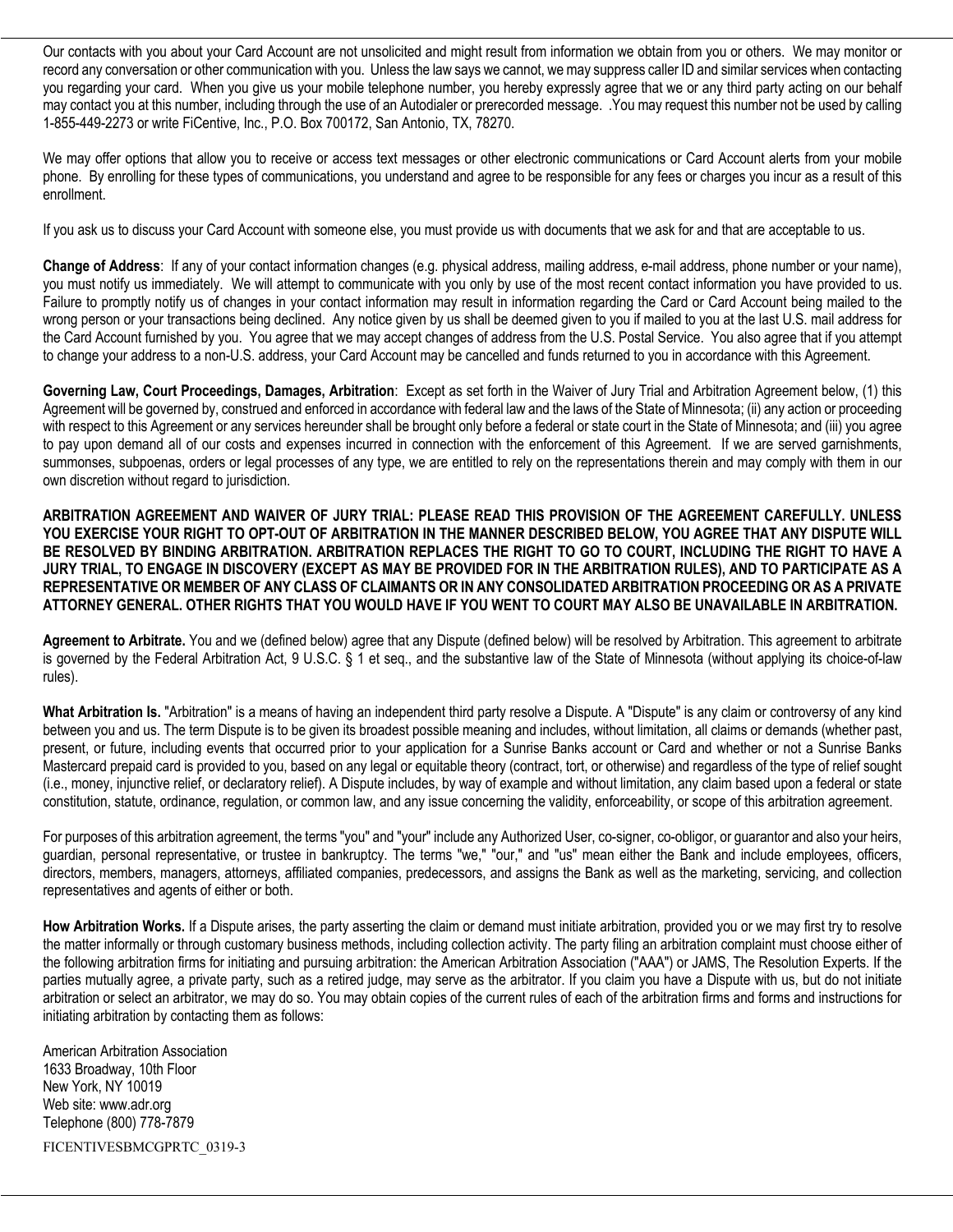JAMS, The Resolution Experts 1920 Main Street, Suite 300 Irvine, CA 92614 Web site: www.jamsadr.com Telephone (949) 224-1810 or (800) 352-5267

In the event both AAA and JAMS are unavailable to decide a Dispute, the parties agree to select another neutral party experienced in financial matters to decide the Dispute. If such an independent arbitrator cannot be found, the parties agree to submit any Dispute to a state or federal judge, sitting without a jury, for resolution on an individual and not a class-wide basis.

The policies and procedures of the selected arbitration firm will apply provided such policies and procedures are consistent with this arbitration agreement. To the extent the arbitration firm's rules or procedures are different than the terms of this arbitration agreement, the terms of this arbitration agreement will apply.

**What Arbitration Costs.** No matter which party initiates the arbitration, we will advance or reimburse filing fees and other costs or fees of arbitration, provided each party will be initially responsible for its own attorneys' fees and related costs. Unless prohibited by law, the arbitrator may award fees, costs, and reasonable attorneys' fees to the party who substantially prevails in the arbitration.

**Location of Arbitration.** Unless you and we agree to a different location, the arbitration will be conducted in the county where you reside.

Waiver of Rights. You are waiving your right to a jury trial, to have a court decide your Dispute, to participate in a class action lawsuit, and to certain discovery and other procedures that are available in a lawsuit. You and we agree that the arbitrator has no authority to conduct class-wide arbitration proceedings and is only authorized to resolve the individual Disputes between you and us. The validity, effect, and enforceability of this waiver of class action lawsuit and class-wide arbitration, if challenged, are to be determined solely by a court of competent jurisdiction and not by the AAA, JAMS, or an arbitrator. If such court refuses to enforce the waiver of class-wide arbitration, the Dispute will proceed in court and be decided by a judge, sitting without a jury, according to applicable court rules and procedures, and not as a class action lawsuit. The arbitrator has the ability to award all remedies available by statute, at law, or in equity to the prevailing party.

**Applicable Law and Review of Arbitrator's Award.** The arbitrator shall apply applicable federal and Minnesota substantive law and the terms of this Agreement. The arbitrator must apply the terms of this arbitration agreement, including without limitation the waiver of class-wide arbitration. The arbitrator shall make written findings and the arbitrator's award may be filed with any court having jurisdiction. The arbitration award shall be supported by substantial evidence and must be consistent with this Agreement and with applicable law, and if it is not, it may be set aside by a court. The parties shall have, in addition to the grounds referred to in the Federal Arbitration Act for vacating, modifying, or correcting an award, the right to judicial review of (a) whether the findings of fact rendered by the arbitrator are supported by substantial evidence and (b) whether the conclusions of law are erroneous under the substantive law of Minnesota and applicable federal law. Judgment confirming an award in such a proceeding may be entered only if a court determines that the award is supported by substantial evidence and is not based on legal error under the substantive law of Minnesota and applicable federal law.

**Survival.** This arbitration provision shall survive: (1) cancellation, payment, charge-off, or assignment of this Agreement; (2) the bankruptcy of any party; and (3) any transfer, sale, or assignment of this Agreement, or any amounts owed under this Agreement, to any other person or entity.

*Right to Opt-Out. If you do not wish to agree to arbitrate all Disputes in accordance with the terms and conditions of this section, you must advise us in writing at the following address by either hand delivery or a letter postmarked within thirty (30) days following the date you enter into this Agreement. You may opt-out without affecting your application or cardholder status.* Sunrise Banks

200 University Avenue West Suite 200 Saint Paul, MN 55103

**Assignability.** We may assign or transfer our rights and obligations under this Agreement at any time without prior notice to you. The Card Account established under this Agreement is not assignable or transferable by you. Notwithstanding the foregoing, this Agreement shall be binding on you, your Authorized Users, your heirs, your executors, administrators, guardians, personal representatives, or trustee in bankruptcy.

**Miscellaneous Provisions**: We do not waive our rights by delaying or failing to execute them at any time. To the extent permitted by law and as permitted by the Waiver of Jury Trial and Arbitration above, you agree to be liable to us for any loss, costs, or expenses that we may incur as a result of any dispute or legal proceeding involving your Account.If a court finds any provision of this Agreement invalid or unenforceable, such finding shall not make the rest of this Agreement invalid or unenforceable. To the fullest extent possible, any such provision shall be deemed to be modified so as to be rendered enforceable or valid; however, if such provision cannot be so modified, it shall be stricken and all other provisions of this Agreement in all other respects shall remain valid and enforceable.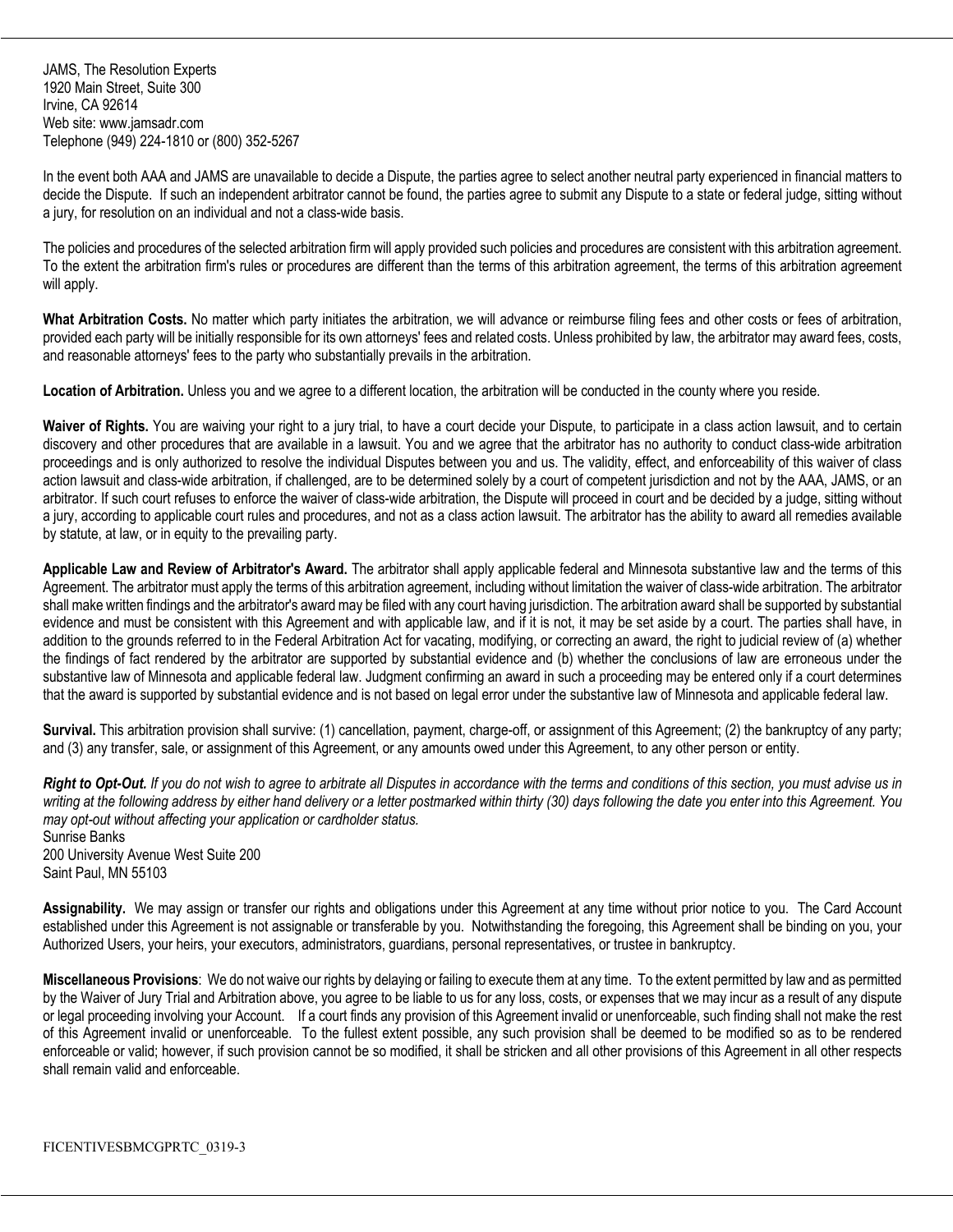| <b>FACTS</b>                                                                                                                                                                             | WHAT DOES SUNRISE BANKS, N.A. DO WITH YOUR PERSONAL INFORMATION?                                                                                                                                                                                                                                                                                                                                                              |     |                |
|------------------------------------------------------------------------------------------------------------------------------------------------------------------------------------------|-------------------------------------------------------------------------------------------------------------------------------------------------------------------------------------------------------------------------------------------------------------------------------------------------------------------------------------------------------------------------------------------------------------------------------|-----|----------------|
| Why?                                                                                                                                                                                     | Financial Companies choose how they share your personal information. Federal law gives consumers the right to limit<br>some but not all sharing. Federal law also requires us to tell you how collect, share and protect your personal information.<br>Please read this notice carefully to understand what we do.                                                                                                            |     |                |
| What?                                                                                                                                                                                    | They types of personal information that we collect and share depend on the product or service you have with us. This can<br>include:<br>Social Security Number and Date of Birth<br>$\bullet$<br>Address of Residence and Government Issued Identification<br>$\bullet$<br><b>Transaction History</b><br>$\bullet$<br>When you are no longer our customer, we continue to share your information as described in this notice. |     |                |
| How?                                                                                                                                                                                     | All Financial Companies need to share customers' personal information to run their everyday business. In the section<br>below, we list the reasons Financial Companies can share their customers' personal information; the reasons Sunrise<br>Banks, N.A. chooses to share; and whether you can limit the sharing.                                                                                                           |     |                |
| Does Sunrise Banks,<br>Reasons we can share your personal information<br>Can you limit this sharing?<br>N.A. Share?                                                                      |                                                                                                                                                                                                                                                                                                                                                                                                                               |     |                |
| For our everyday business purposes -<br>such as to process your transaction, maintain your account(s), respond<br>to court orders and legal investigations, or report to credit bureaus. |                                                                                                                                                                                                                                                                                                                                                                                                                               | Yes | No.            |
| For our marketing purposes -<br>to offer our products and services to you.                                                                                                               |                                                                                                                                                                                                                                                                                                                                                                                                                               | Yes | No             |
| For joint marketing with other financial companies.                                                                                                                                      |                                                                                                                                                                                                                                                                                                                                                                                                                               | Yes | No.            |
| For our affiliates' everyday business purposes - information about<br>your transactions and experiences.                                                                                 |                                                                                                                                                                                                                                                                                                                                                                                                                               | Yes | No             |
| For our affiliates' everyday business purposes- information about<br>your creditworthiness.                                                                                              |                                                                                                                                                                                                                                                                                                                                                                                                                               | No  | We don't share |
| For our affiliates to market to you.                                                                                                                                                     |                                                                                                                                                                                                                                                                                                                                                                                                                               | No  | We don't share |
| For non affiliates to market to you.                                                                                                                                                     |                                                                                                                                                                                                                                                                                                                                                                                                                               | No. | We don't share |

**Questions?** Call 1-855-449-2273